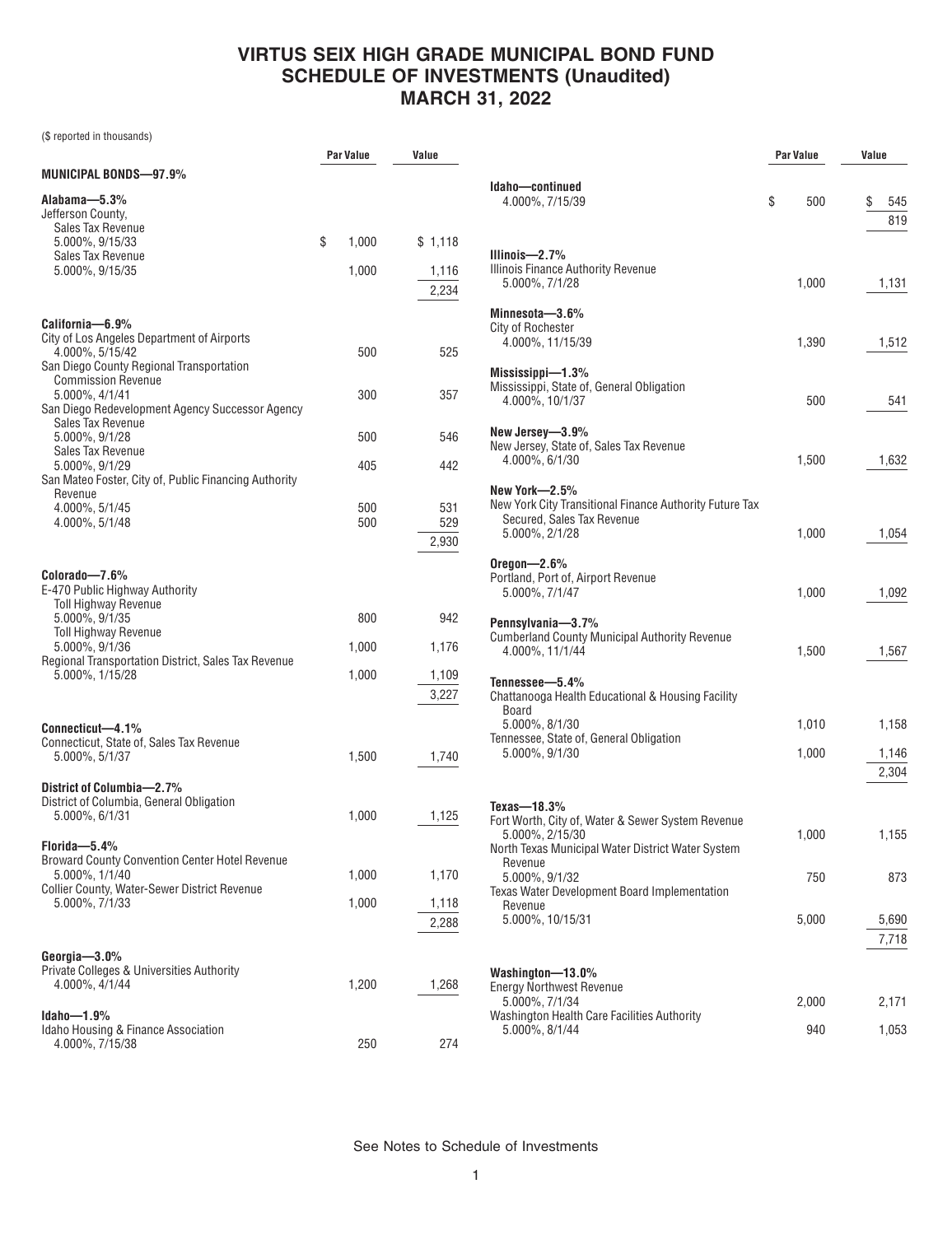## **VIRTUS SEIX HIGH GRADE MUNICIPAL BOND FUND SCHEDULE OF INVESTMENTS (Unaudited) (Continued) MARCH 31, 2022**

(\$ reported in thousands)

|             | Value                |
|-------------|----------------------|
| \$<br>2.000 | 2,283<br>S.<br>5,507 |
| 1,505       | 1.689                |
|             | 41,378               |
|             | 41,378               |
|             | Par Value            |

|                                                                                                                                                           | <b>Shares</b> |                     |
|-----------------------------------------------------------------------------------------------------------------------------------------------------------|---------------|---------------------|
| SHORT-TERM INVESTMENT-7.0%                                                                                                                                |               |                     |
| Money Market Mutual Fund-7.0%<br>Dreyfus Government Cash Management Fund -<br>Institutional Shares (seven-day effective yield<br>$0.194\%$ <sup>(1)</sup> | 2.973.499     | 2.973               |
| TOTAL SHORT-TERM INVESTMENT<br>(Identified Cost \$2,973)                                                                                                  |               | 2.973               |
| TOTAL INVESTMENTS-104.9%<br>(Identified Cost \$45,615)<br>Other assets and liabilities, net-(4.9)%                                                        |               | \$44.351<br>(2,088) |
| <b>NET ASSETS-100.0%</b>                                                                                                                                  |               | \$42,263            |

**Footnote Legend:**

(1) Shares of this fund are publicly offered, and its prospectus and annual report are publicly available.

The following table summarizes the market value of the Fund's investments as of March 31, 2022, based on the inputs used to value them (See Security Valuation Note 1 in the Notes to Schedule of Investments):

| Total<br>Value at<br>March 31, 2022 | Level 1<br><b>Quoted Prices</b> | Level 2<br>Significant<br>Observable<br>Inputs |
|-------------------------------------|---------------------------------|------------------------------------------------|
|                                     |                                 |                                                |
|                                     |                                 |                                                |
| \$41,378                            |                                 | \$41,378                                       |
| 2,973                               | 2,973                           |                                                |
| \$44,351                            | \$2,973                         | \$41,378                                       |
|                                     |                                 |                                                |

There were no securities valued using significant unobservable inputs (Level 3) at March 31, 2022.

There were no transfers into or out of Level 3 related to securities held at March 31, 2022.